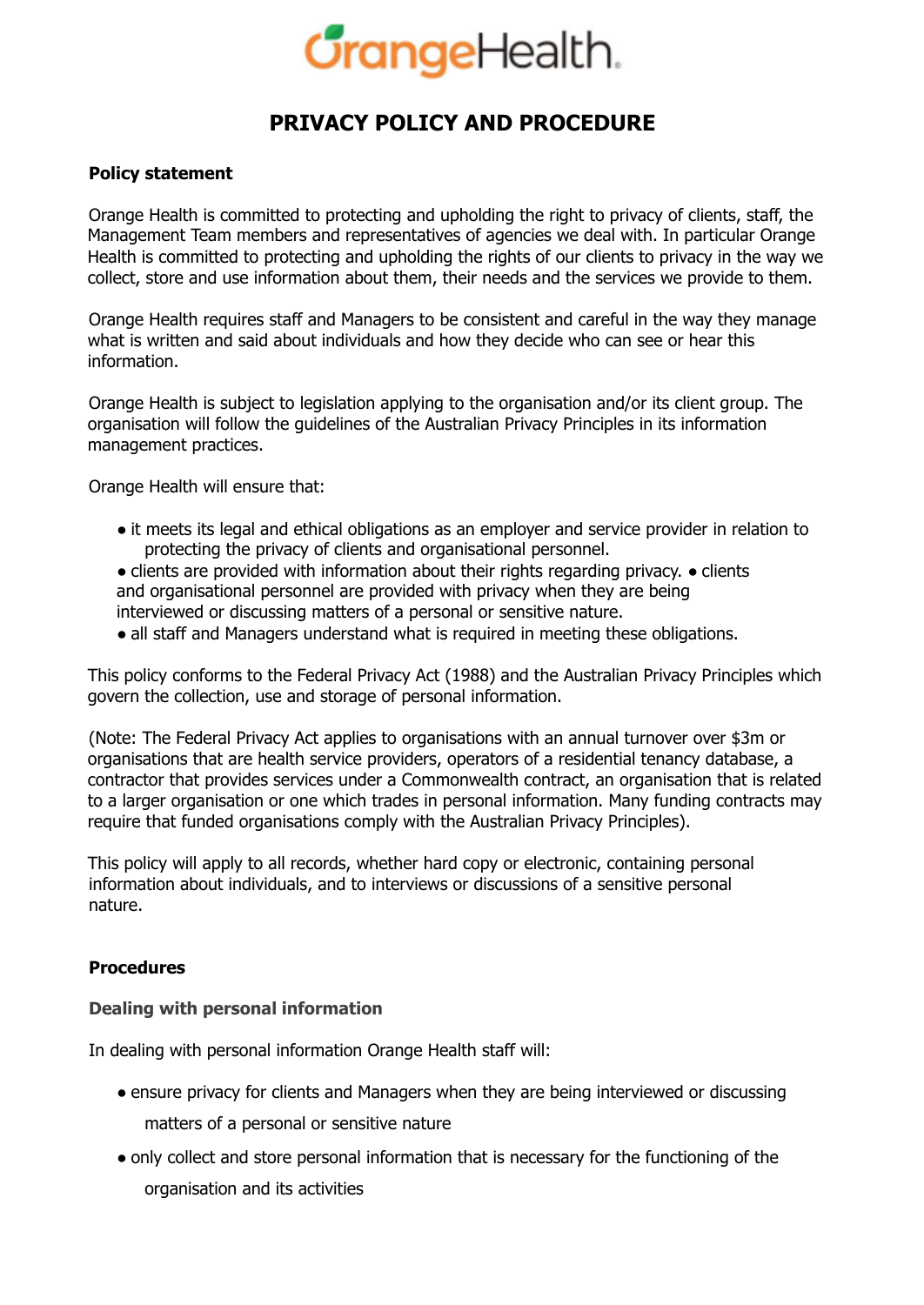# **CrangeHealth.**

- use fair and lawful ways to collect personal information
- collect personal information only by consent from an individual
- ensure that people know what sort of personal information is held, what purposes it is held it for and how it is collected, used, disclosed and who will have access to it ● ensure that personal information collected or disclosed is accurate, complete and up-to date, and provide access to any individual to review information or correct wrong information about themselves
- take reasonable steps to protect all personal information from misuse and loss and from unauthorised access, modification or disclosure
- destroy or permanently de-identify personal information no longer needed and/or after legal requirements for retaining documents have expired.

# **Responsibilities for managing privacy**

All staff are responsible for the management of personal information to which they have access, and in the conduct of service provision, research, consultation or advocacy work.

The CEO and Director are responsible for the content in Orange Health publications, communications and web site and must ensure the following:

- − appropriate consent is obtained for the inclusion of any personal information about any individual including Orange Health personnel
- − information being provided by other agencies or external individuals conforms to privacy principles
- − that the website contains a Privacy statement that makes clear the conditions of any collection of personal information from the public through their visit to the website.

The Director and CEO are responsible for safeguarding personal information relating to Orange Health staff and Managers, contractors and Orange Health clients.

# **The Privacy Contact Officer**

The Privacy Contact Officer will be the CEO who will be responsible for:

- ensuring that all staff are familiar with the Privacy Policy and administrative procedures for handling personal information
- ensuring that clients and other relevant individuals are provided with information about their rights regarding privacy
- handling any queries or complaints about a privacy issue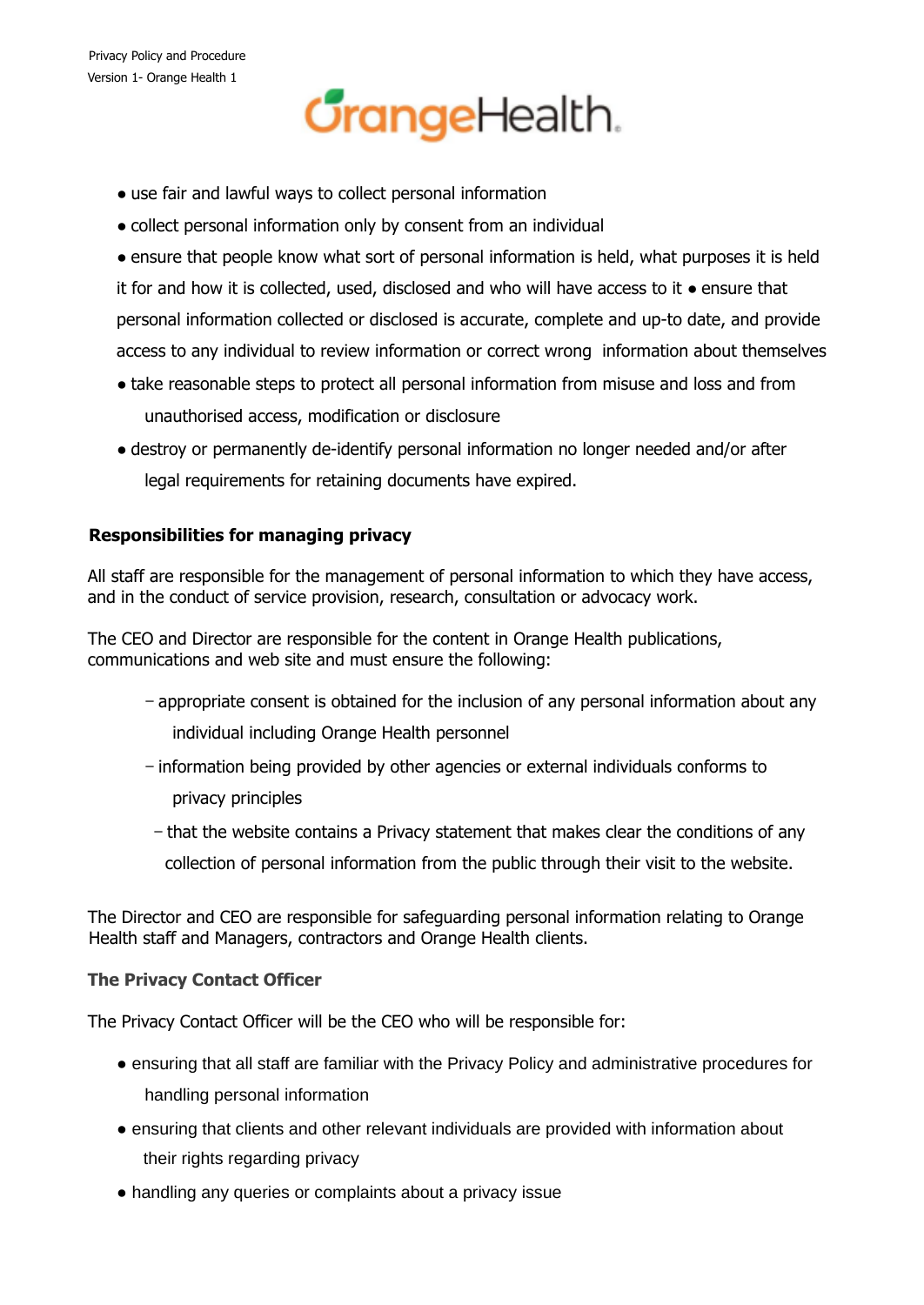

## **Privacy information for clients**

At specific points of contact (e.g. intake, initial assessment, reviews etc clients will be told what information is being collected, how their privacy will be protected and their rights in relation to this information.

In line with legislative requirements, Orange Health Pty Ltd undertakes a routine quality management audit. As part of the audit the auditing body are required to undertake sampling of our service delivery which includes interviewing you and reviewing your file. You have the right to "opt out" of NDIS audits.

## **Privacy for interviews and personal discussions**

To ensure privacy for clients or staff when discussing sensitive or personal matters, the organisation will ensure suitable physical provisions such as the layout of public spaces, position of desks where phone calls may be made by staff discussing clients and private interview space for meetings and appointments outside opening hours etc.

# **Approvals**

Date of approval: 3 March 2021 Date of review: 3 March 2021

Signature of CEO: